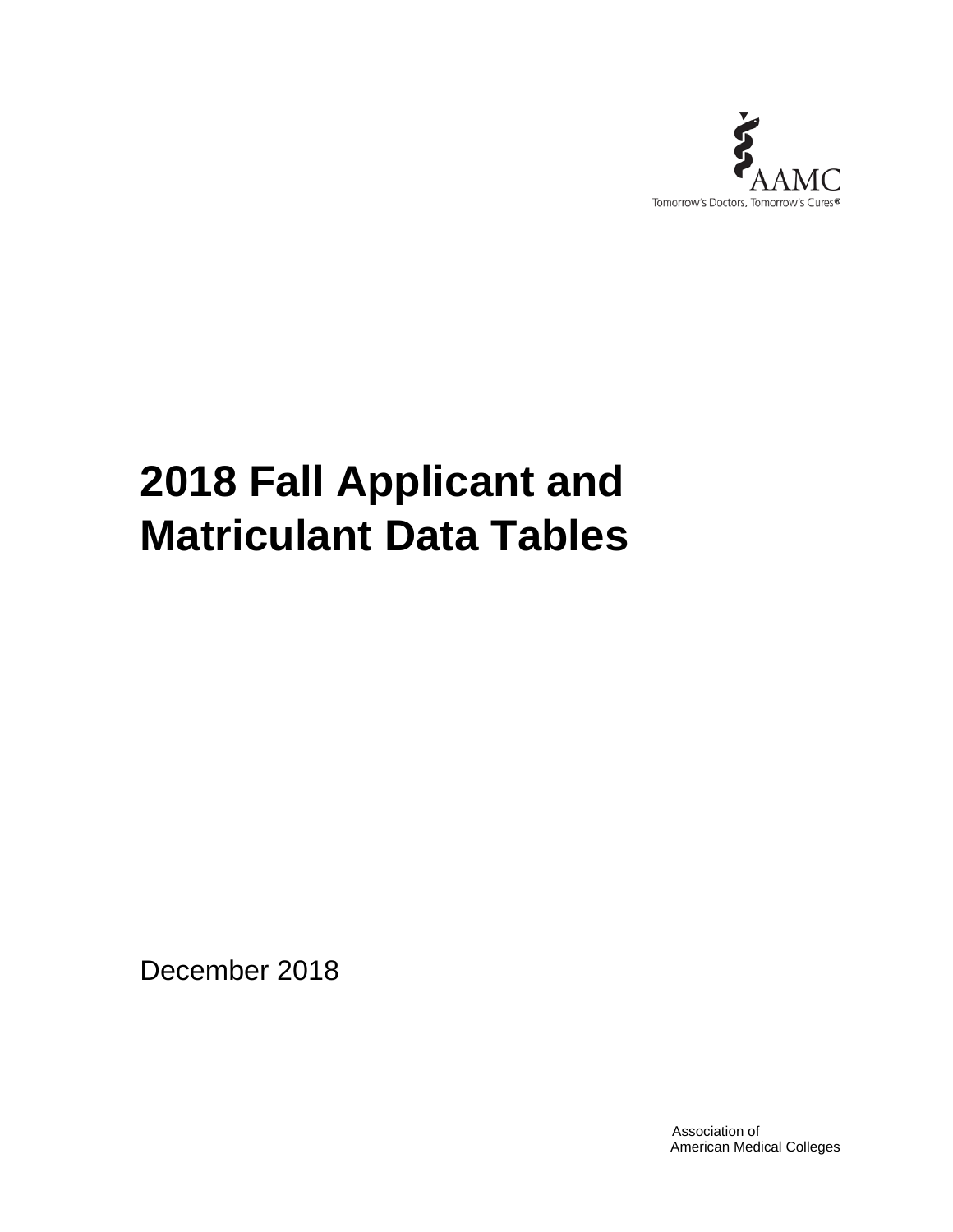

| Year | <b>Total</b> | <b>Percent Change</b><br>from Prior Year | Percent<br><b>Change</b><br>from 2002* |
|------|--------------|------------------------------------------|----------------------------------------|
| 2002 | 33,623       | $-3.5%$                                  |                                        |
| 2003 | 34,791       | $+3.5%$                                  | $+3.5%$                                |
| 2004 | 35,735       | $+2.7%$                                  | $+6.3%$                                |
| 2005 | 37,372       | $+4.6%$                                  | $+11.2%$                               |
| 2006 | 39,108       | $+4.6%$                                  | $+16.3%$                               |
| 2007 | 42,315       | $+8.2%$                                  | $+25.9%$                               |
| 2008 | 42,231       | $-0.2%$                                  | $+25.6%$                               |
| 2009 | 42,268       | $+0.1%$                                  | $+25.7%$                               |
| 2010 | 42,741       | $+1.1%$                                  | $+27.1%$                               |
| 2011 | 43,919       | $+2.8%$                                  | $+30.6%$                               |
| 2012 | 45,266       | $+3.1%$                                  | $+34.6%$                               |
| 2013 | 48,014       | $+6.1%$                                  | $+42.8%$                               |
| 2014 | 49,480       | $+3.1%$                                  | $+47.2%$                               |
| 2015 | 52,549       | $+6.2%$                                  | $+56.3%$                               |
| 2016 | 53,042       | $+0.9\%$                                 | $+57.8%$                               |
| 2017 | 51,680       | $-2.6%$                                  | $+53.7%$                               |
| 2018 | 52,777       | $+2.1%$                                  | $+57.0%$                               |

## **U.S. Medical School Total Applicants, 2002-2018**

\*The year 2002 represents the baseline year used to calculate medical school enrollment increases that the [AAMC](https://www.aamc.org/download/304026/data/2012aamcworkforcepolicyrecommendations.pdf)  [called for in 2006.](https://www.aamc.org/download/304026/data/2012aamcworkforcepolicyrecommendations.pdf)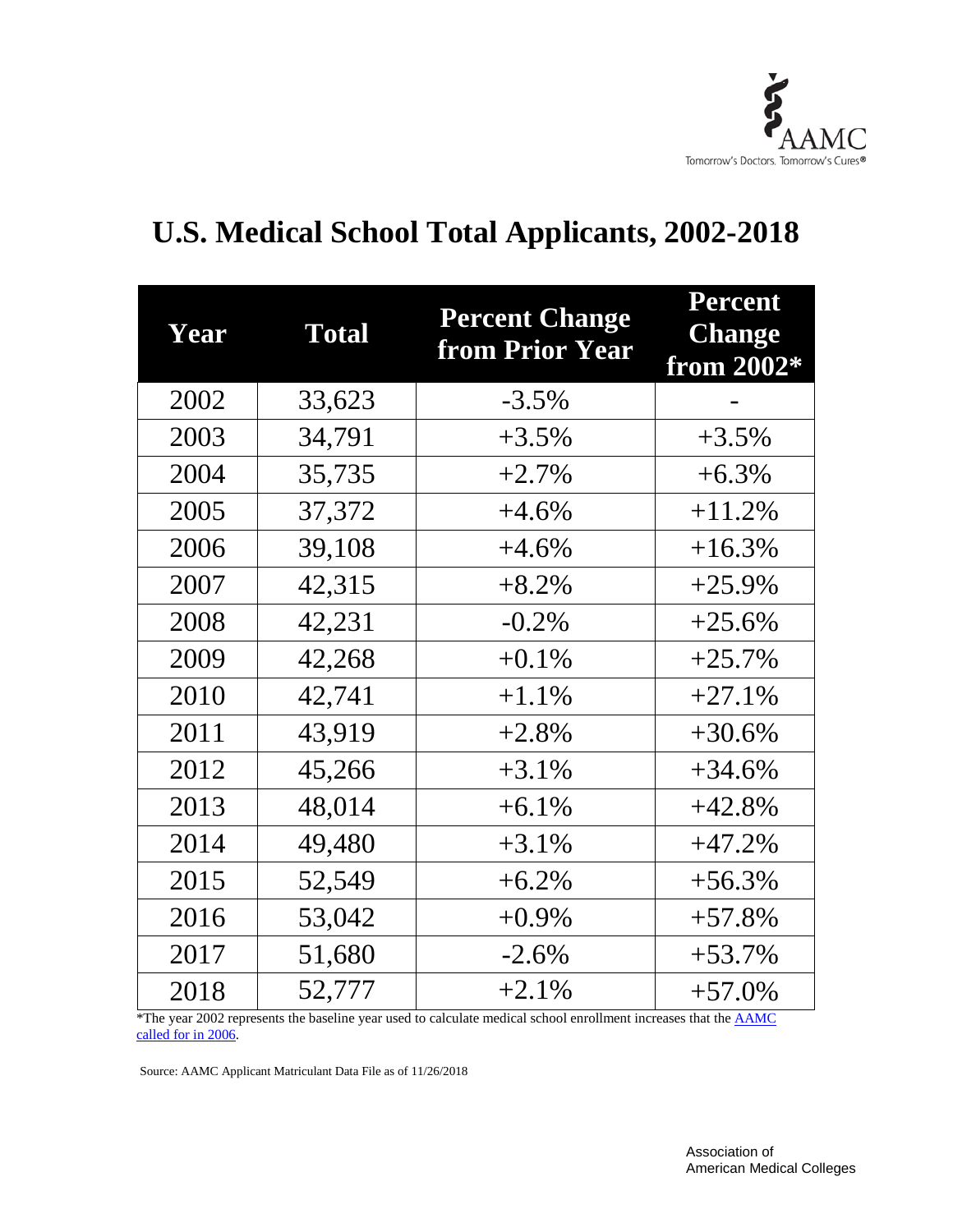

#### **U.S. Medical School Applicants, 2011-2018 Race/Ethnicity Self-Identification Counts With an Applicant Able to Appear in More than One Race/Ethnicity Category**

In 2013, the methodology for acquiring race and ethnicity information was updated. Rather than one question asking an applicant's Hispanic origin and a second question asking the applicant's race, the Hispanic origin and race categories are now listed together under a single question about how applicants self-identify. Applicants could select multiple response options. Due to these changes in methodology, the data for 2013 may not be comparable to the data from previous years.

Change in methodology

|                                                   |        |        |        |        | Year   |        |        |        |
|---------------------------------------------------|--------|--------|--------|--------|--------|--------|--------|--------|
| <b>Applicants</b>                                 | 2011   | 2012   | 2013   | 2014   | 2015   | 2016*  | 2017   | 2018   |
| American Indian or Alaska Native                  | 379    | 430    | 425    | 449    | 463    | 553    | 508    | 559    |
| Asian                                             | 9,980  | 10,542 | 9,793  | 10,415 | 11,454 | 12,591 | 12,072 | 12,812 |
| <b>Black or African American</b>                  | 3,640  | 3,824  | 3,865  | 3,990  | 4,661  | 4,998  | 4,967  | 5,164  |
| Hispanic, Latino, or of Spanish Origin            | 3,459  | 3,701  | 3,999  | 4,386  | 4,839  | 5,421  | 5,553  | 5,576  |
| <b>Native Hawaiian or Other Pacific Islander</b>  | 158    | 171    | 165    | 177    | 192    | 173    | 184    | 189    |
| White                                             | 27,373 | 28,016 | 25,729 | 26,800 | 28,025 | 29,397 | 27,626 | 28,625 |
| Other Race/Ethnicity (New in 2013)                |        |        | 2,118  | 2,276  | 2,345  | 2,094  | 1,983  | 2,164  |
| <b>Unknown Race/Ethnicity (New in 2013)</b>       |        |        | 3,299  | 2,698  | 2,438  | 910    | 1,817  | 1,013  |
| <b>Non-U.S. Citizen or Non-Permanent Resident</b> | 1,647  | 1,713  | 1,777  | 1,901  | 2,099  | 2,053  | 1,917  | 1,948  |
| <b>Total Applicants</b>                           | 43,919 | 45,266 | 48,014 | 49,480 | 52,549 | 53,042 | 51,680 | 52,777 |

\*During the 2016 application cycle, a technical malfunction in the collection of race/ethnicity data necessitated a request that applicants review and re-submit responses to the race/ethnicity question in their AMCAS applications. No applicants were asked to review this question prior to or after 2016.

Note: Data in each column may sum to more than the Total Applicants, as applicants could select more than one response option.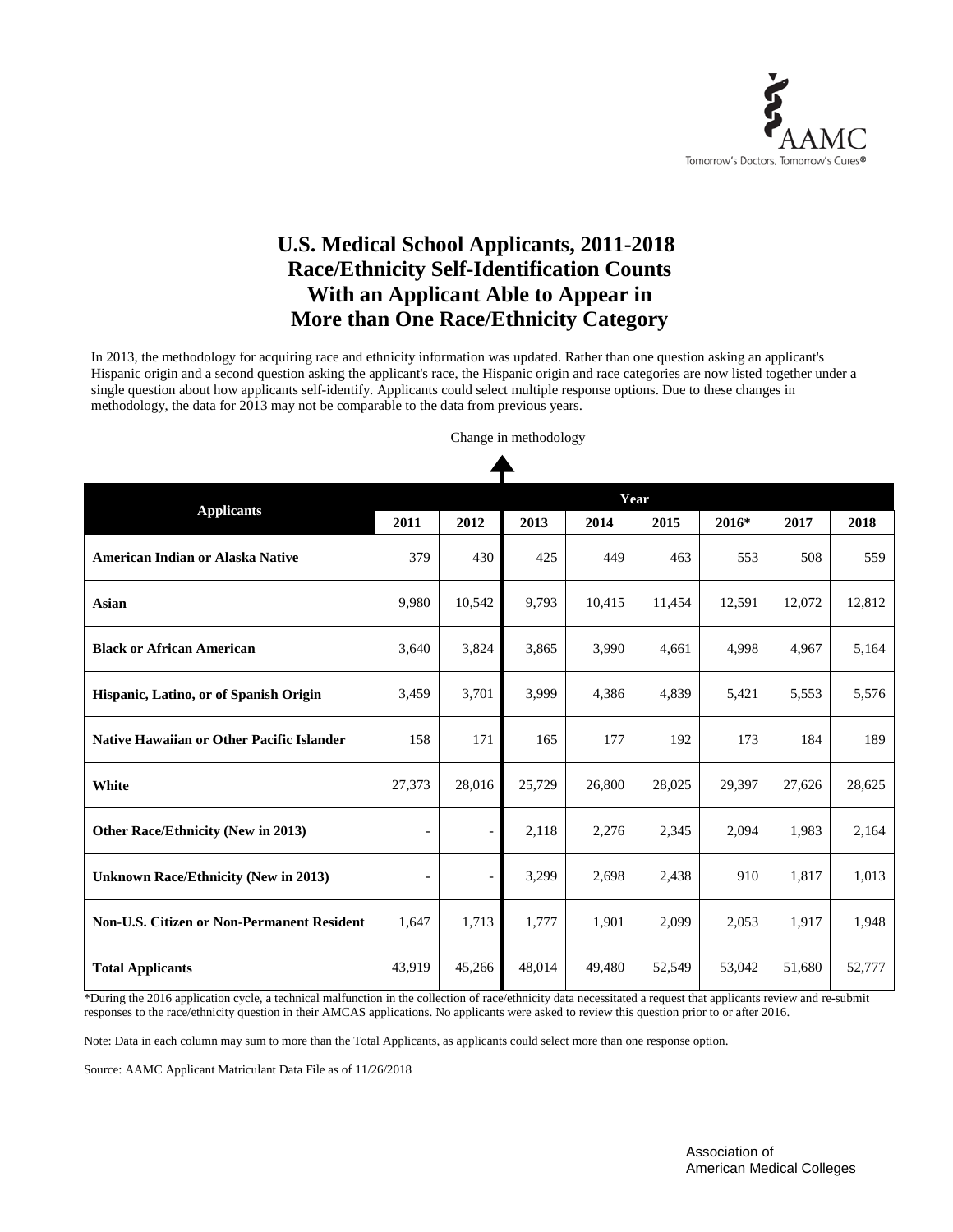

| Year | <b>Total</b> | <b>Percent Change</b><br>from Prior Year | Percent<br><b>Change</b><br>from $2002*$ |
|------|--------------|------------------------------------------|------------------------------------------|
| 2002 | 16,488       | $+0.8%$                                  |                                          |
| 2003 | 16,541       | $+0.3\%$                                 | $+0.3%$                                  |
| 2004 | 16,648       | $+0.6\%$                                 | $+1.0%$                                  |
| 2005 | 17,003       | $+2.1%$                                  | $+3.1%$                                  |
| 2006 | 17,361       | $+2.1%$                                  | $+5.3%$                                  |
| 2007 | 17,759       | $+2.3%$                                  | $+7.7%$                                  |
| 2008 | 18,036       | $+1.6%$                                  | $+9.4%$                                  |
| 2009 | 18,390       | $+2.0%$                                  | $+11.5%$                                 |
| 2010 | 18,665       | $+1.5%$                                  | $+13.2%$                                 |
| 2011 | 19,230       | $+3.0%$                                  | $+16.6%$                                 |
| 2012 | 19,517       | $+1.5%$                                  | $+18.4%$                                 |
| 2013 | 20,055       | $+2.8%$                                  | $+21.6%$                                 |
| 2014 | 20,343       | $+1.4%$                                  | $+23.4%$                                 |
| 2015 | 20,631       | $+1.4%$                                  | $+25.1%$                                 |
| 2016 | 21,030       | $+1.9%$                                  | $+27.5%$                                 |
| 2017 | 21,339       | $+1.5%$                                  | $+29.4%$                                 |
| 2018 | 21,622       | $+1.3%$                                  | $+31.1%$                                 |

### **U.S. Medical School Matriculants, 2002-2018**

called for in 2006.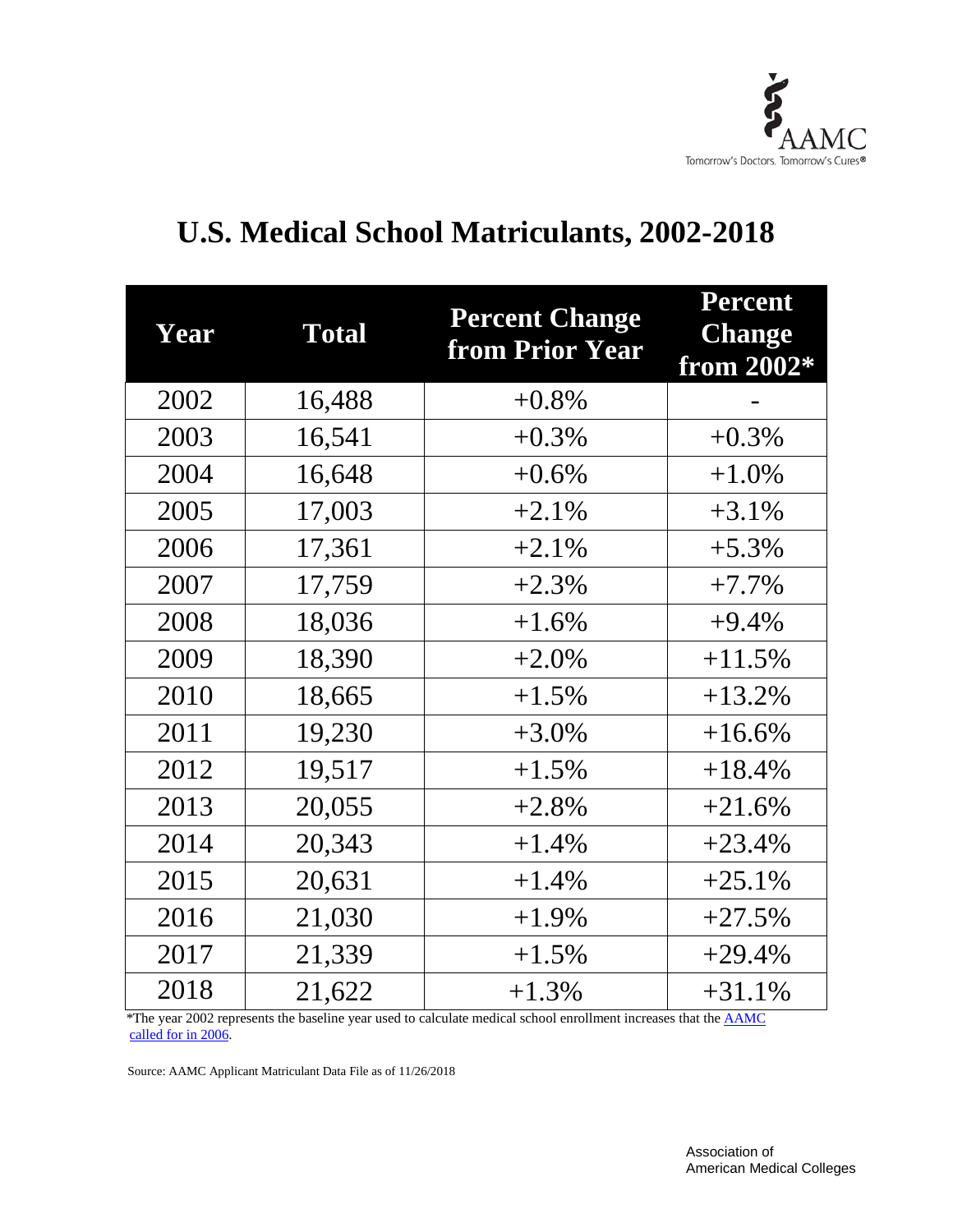

#### **U.S. Medical School Matriculants, 2011-2018 Race/Ethnicity Self-Identification Counts With an Matriculant Able to Appear in More than One Race/Ethnicity Category**

In 2013, the methodology for acquiring race and ethnicity information was updated. Rather than one question asking a matriculant's Hispanic origin and a second question asking the matriculant's race, the Hispanic origin and race categories are now listed together under a single question about how matriculants self-identify. Matriculants could select multiple response options. Due to these changes in methodology, the data for 2013 may not be comparable to the data from previous years.

Change in methodology

|                                                   |                          | Year                     |        |        |        |        |        |        |
|---------------------------------------------------|--------------------------|--------------------------|--------|--------|--------|--------|--------|--------|
| <b>Matriculants</b>                               | 2011                     | 2012                     | 2013   | 2014   | 2015   | 2016*  | 2017   | 2018   |
| <b>American Indian or Alaska Native</b>           | 157                      | 184                      | 173    | 202    | 196    | 194    | 205    | 218    |
| Asian                                             | 4,354                    | 4,572                    | 4,163  | 4,320  | 4,619  | 5,121  | 5,166  | 5,486  |
| <b>Black or African American</b>                  | 1,375                    | 1,416                    | 1,396  | 1,412  | 1,576  | 1,771  | 1,775  | 1,856  |
| Hispanic, Latino, or of Spanish Origin            | 1,633                    | 1,731                    | 1,826  | 1,859  | 1,988  | 2,203  | 2,295  | 2,319  |
| <b>Native Hawaiian or Other Pacific Islander</b>  | 55                       | 52                       | 64     | 70     | 69     | 65     | 68     | 75     |
| White                                             | 12,702                   | 12,773                   | 11,421 | 11,787 | 11,769 | 12,363 | 12,138 | 12,481 |
| Other Race/Ethnicity (New in 2013)                | $\overline{\phantom{a}}$ | $\overline{\phantom{a}}$ | 714    | 747    | 713    | 710    | 697    | 727    |
| Unknown Race/Ethnicity (New in 2013)              |                          | $\overline{\phantom{a}}$ | 1,383  | 1,151  | 938    | 341    | 765    | 394    |
| <b>Non-U.S. Citizen or Non-Permanent Resident</b> | 228                      | 266                      | 264    | 300    | 329    | 269    | 275    | 280    |
| <b>Total Matriculants</b>                         | 19,230                   | 19,517                   | 20,055 | 20,343 | 20,631 | 21,030 | 21,338 | 21,622 |

\*During the 2016 application cycle, a technical malfunction in the collection of race/ethnicity data necessitated a request that applicants review and resubmit responses to the race/ethnicity question in their AMCAS applications. No applicants were asked to review this question prior to or after 2016.

Note: Data in each column may sum to more than the Total Matriculants, as matriculants could select more than one response option.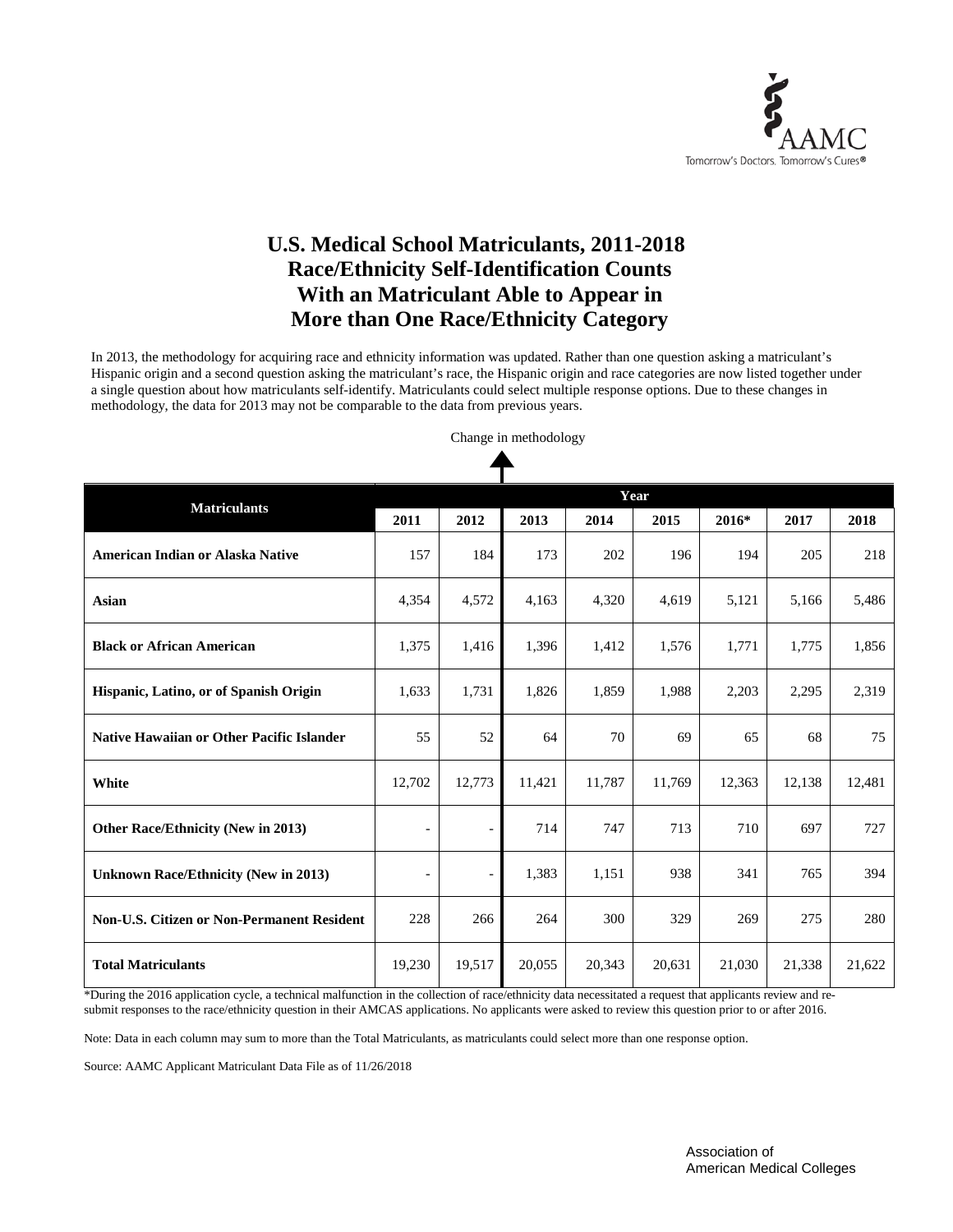

### **U.S. Medical School Total Applicants by Sex, 2008-2018**

| Year | <b>Men Total</b> | <b>Percent Change</b><br>from Prior Year | <b>Women Total</b> | <b>Percent Change</b><br>from Prior Year |
|------|------------------|------------------------------------------|--------------------|------------------------------------------|
| 2008 | 21,870           | $+1.3\%$                                 | 20,360             | $-1.8%$                                  |
| 2009 | 22,013           | $+0.7\%$                                 | 20,252             | $-0.5\%$                                 |
| 2010 | 22,533           | $+2.4%$                                  | 20,207             | $-0.2\%$                                 |
| 2011 | 23,135           | $+2.7\%$                                 | 20,780             | $+2.8%$                                  |
| 2012 | 24,338           | $+5.2%$                                  | 20,922             | $+0.7\%$                                 |
| 2013 | 25,760           | $+5.8\%$                                 | 22,250             | $+6.3\%$                                 |
| 2014 | 26,455           | $+2.7\%$                                 | 23,019             | $+3.5%$                                  |
| 2015 | 27,927           | $+5.6\%$                                 | 24,608             | $+6.9\%$                                 |
| 2016 | 27,250           | $-2.4\%$                                 | 25,779             | $+4.8\%$                                 |
| 2017 | 26,058           | $-4.4\%$                                 | 25,600             | $-0.7\%$                                 |
| 2018 | 25,875           | $-0.7\%$                                 | 26,882             | $+5.0\%$                                 |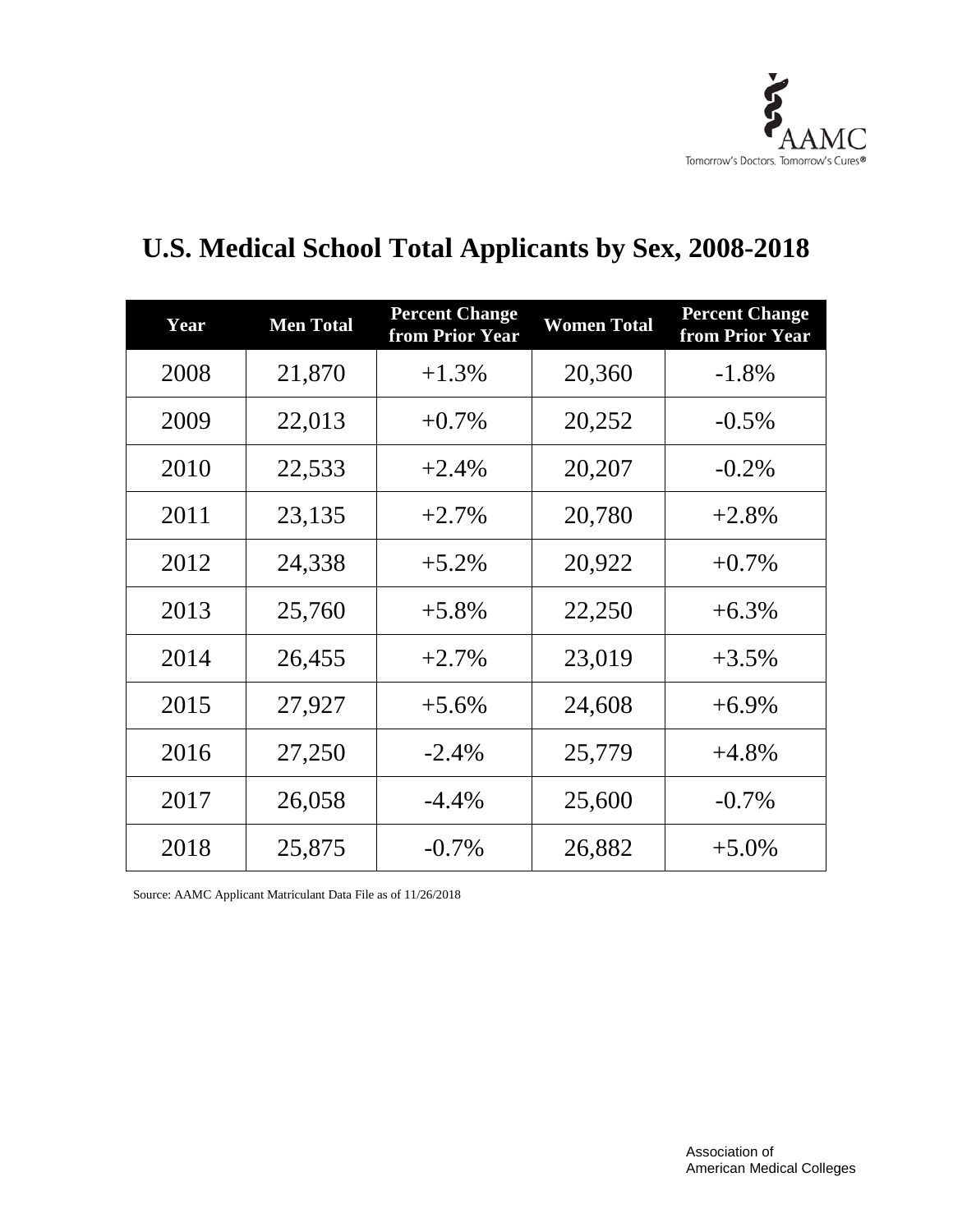

| Year | <b>Men Total</b> | <b>Percent Change</b><br>from Prior Year | <b>Women Total</b> | <b>Percent Change</b><br>from Prior Year |
|------|------------------|------------------------------------------|--------------------|------------------------------------------|
| 2008 | 9,422            | $+2.7\%$                                 | 8,614              | $+0.4\%$                                 |
| 2009 | 9,573            | $+1.6\%$                                 | 8,817              | $+2.4%$                                  |
| 2010 | 9,909            | $+3.5\%$                                 | 8,756              | $-0.7\%$                                 |
| 2011 | 10,193           | $+2.9\%$                                 | 9,037              | $+3.2%$                                  |
| 2012 | 10,453           | $+2.6%$                                  | 9,064              | $+0.3\%$                                 |
| 2013 | 10,588           | $+1.3%$                                  | 9,467              | $+4.4%$                                  |
| 2014 | 10,625           | $+0.3\%$                                 | 9,718              | $+2.7\%$                                 |
| 2015 | 10,766           | $+1.3\%$                                 | 9,861              | $+1.5%$                                  |
| 2016 | 10,551           | $-2.0\%$                                 | 10,474             | $+6.2\%$                                 |
| 2017 | 10,516           | $-0.3\%$                                 | 10,810             | $+3.2%$                                  |
| 2018 | 10,454           | $-0.6%$                                  | 11,160             | $+3.2%$                                  |

### **U.S. Medical School Matriculants by Sex, 2008-2018**